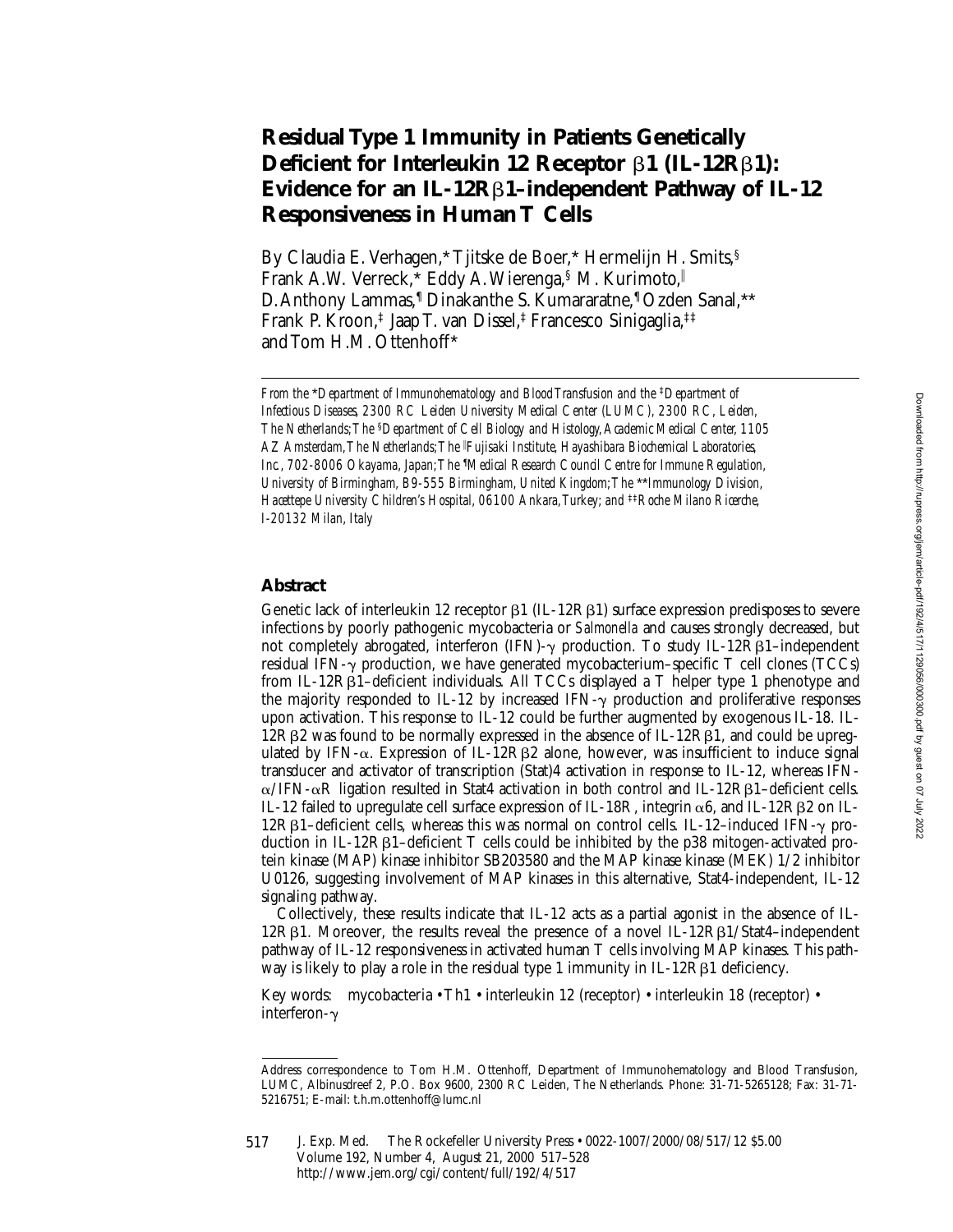# **Introduction**

The subdivision of  $CD4^+$  T lymphocytes into functionally distinct subsets, based on their cytokine production profile, has provided a basis for understanding the regulatory role of T cells in intracellular infections, allergic manifestations, and autoimmune diseases in both animals and humans (1– 5). Th1 cells producing IFN- $\gamma$  and IL-2 are known to sustain cell-mediated immunity against intracellular pathogens by activation of microbicidal mechanisms in infected macrophages. Th2 cells secrete IL-4 and IL-5, favoring allergic responses and immunity to extra-cellular pathogens. A key factor in human T cell differentiation is the presence of IL-12 and IL-4; whereas IL-12 promotes the generation of Th1 cells and additionally stimulates the growth and IFN- $\gamma$ production of T cells and NK cells (6, 7), IL-4 is the most potent stimulus for Th2 differentiation (8).

Recently, several studies in humans have shown that genetic deficiencies in type 1 cytokines (IL-12) or cytokine receptors (IL-12R $\beta$ 1, IFN- $\gamma$ RI, IFN- $\gamma$ RII) strongly affect cell-mediated immunity–dependent resistance to mycobacteria and *Salmonellae* (9–11). Other groups and ours have reported that IL-12R<sub>B1</sub> deficiency, caused by deleterious genetic mutations in the IL-12Rb1 gene, causes a predisposition to severe infections due to otherwise poorly pathogenic mycobacteria or *Salmonella*, and is associated with strongly reduced, yet not fully abrogated  $IFN-\gamma$  production by such patients' PBMCs (9, 10). Interestingly, these patients did not develop unusual infections with other viral, bacterial, or fungal pathogens, suggesting that  $IL-12R\beta1$ deficiency may selectively cause a predisposition to severe infections with certain intracellular bacteria. IL-12R $\beta$ 1deficient patients develop severe, yet mostly curable infections; in contrast, patients with complete IFN- $\gamma$ R deficiencies often develop fatal and treatment-resistant infections (12, 13). This suggests that IFN- $\gamma$ /IFN- $\gamma$ R ligation is an obligatory step towards immunity to intracellular pathogens in humans, and that in  $IL-12R\beta1$  deficiency low grade (type 1) immunity to intracellular pathogens persists in the absence of IL-12 $R\beta1$ . We have hypothesized that the observed low production of IFN- $\gamma$  in IL-12R $\beta$ 1 deficiency is a key factor in controlling the residual type 1 immunity in these patients  $(11)$ , but the IL-12R $\beta$ 1-independent pathway involved in this low IFN- $\gamma$  remains unknown.

IL-12 binds with high affinity to heterodimeric IL- $12R\beta1/\beta2$  complexes on T cells and NK cells (14–16). In contrast to the IL-12R $\beta$ 1 chain, the human IL-12R $\beta$ 2 chain contains functional tyrosine-based signaling motifs in its cytoplasmic domain (15, 16). The expression of the IL- $12R\beta2$  chain is therefore thought to be a critical factor in controlling T cell development and functioning. At present, several lines of evidence suggest that IL-12/IL-12R ligation signals through the Janus kinase  $(JAK)^1$ -signal

tranducer and activator of transcription (Stat) signal transduction pathway in both mice and humans (17–19). In particular, the essential role of Stat4 in IL-12R signaling has been demonstrated in Stat4 knockout mice, in which IL-12 induced IFN- $\gamma$  production and proliferation of T cells and NK cells were almost completely abrogated (20, 21). Th1 cells can express both IL-12 $\overline{R}$  subunits, but IL-12 $R\beta$ 2 expression is lost in Th2 cells (22, 23), and consequently, IL-12 induces tyrosine phosphorylation of JAK2 and Stat4 in human Th1, but not Th2 cells (22, 24). One factor that is thought to contribute to the activity of IL-12 is IL-18, which strongly amplifies IFN- $\gamma$  production of T cells in response to IL-12  $(25)$ .

Previous transfection studies have shown that IL-12 can bind with low affinity to the independently expressed human IL-12 $R\beta$ 2 chain when ectopically expressed in Ba/F3 or COS-7 cells, but a role for endogenous IL-12RB1 could not be excluded (15, 16). Genetically IL-12RB1-deficient patients provide a unique opportunity to investigate IL- $12R\beta2$  expression and IL-12 functioning in the absence of IL-12Rb1. We have isolated mycobacterium (*myc*)*-*responsive T cell clones (TCCs) from IL-12R $\beta$ 1-deficient patients and found that these cells display a Th1 phenotype and respond to IL-12 by increased proliferative responses and IFN- $\gamma$  production upon activation.

## **Materials and Methods**

#### *Patients*

Patients (P1, P3, P4, and P17) presented with (recurrent) severe mycobacterial and *Salmonella* infections in the absence of a recognized immunodeficiency. All patients failed to express cell surface IL-12 $R\beta1$  due to individually different homozygous recessive mutations or deletions in the  $IL-12R\beta1$  gene, leading to premature stop codons in the extracellular domain of the IL-12RB1 molecule. Genetic mutations or deletions have been described elsewhere for P1, P3 (9), and P4 (10). The genetic deficiency in the IL-12R $\beta$ 1 gene of P17 was identified more recently and will be described elsewhere. In brief, P1, a 27-yr-old female, developed a severe *Salmonella paratyphi* sepsis at the age of 3 yr and at the age of 22 yr presented with disseminated *Mycobacterium avium* infection. P3 is a 4-yr-old female who developed progressive *Mycobacterium bovis* BCG infection after vaccination at the age of 1 yr, followed by severe *Salmonella typhimurium* sepsis at the age of 2 yr. P4, a 31-yr-old man, suffered from a *Salmonella enteritidis* infection at the ages of 11 and 20 yr and developed *M*. *avium* infection at the age of 24 yr. P17, a 5-yr-old boy, who has now died, presented with disseminated BCG infection at the Hacettepe University Children's Hospital.

## *Generation and Cytokine Secretion Profile of Myc-responsive TCCs*

To generate *myc*-responsive T cells, standard procedures were used (26). PBMCs from P1 and P3 were stimulated with an *M*. *avium* sonicate (2 µg/ml; Royal Tropical Institute) for 6 d, and further expanded in the presence of 10 U/ml IL-2 (Proleukin; Chiron Corp.) for another 7 d. Culture medium IMDM (Life Technologies) supplemented with 10% pooled heat-inactivated normal human serum (pooled screened serum from donors from The Neth-

<sup>1</sup>*Abbreviations used in this paper:* DTT, dithiothreitol; EMSA, electrophoretic mobility shift assay; ERK, extracellular signal–regulated kinase; JAK, Janus kinase; MAP, mitogen-activated protein; MAPK, MAP kinase; MEK, MAPK kinase; *myc*, mycobacterium; Stat, signal transducer and activator of transcription; TCC, T cell clone.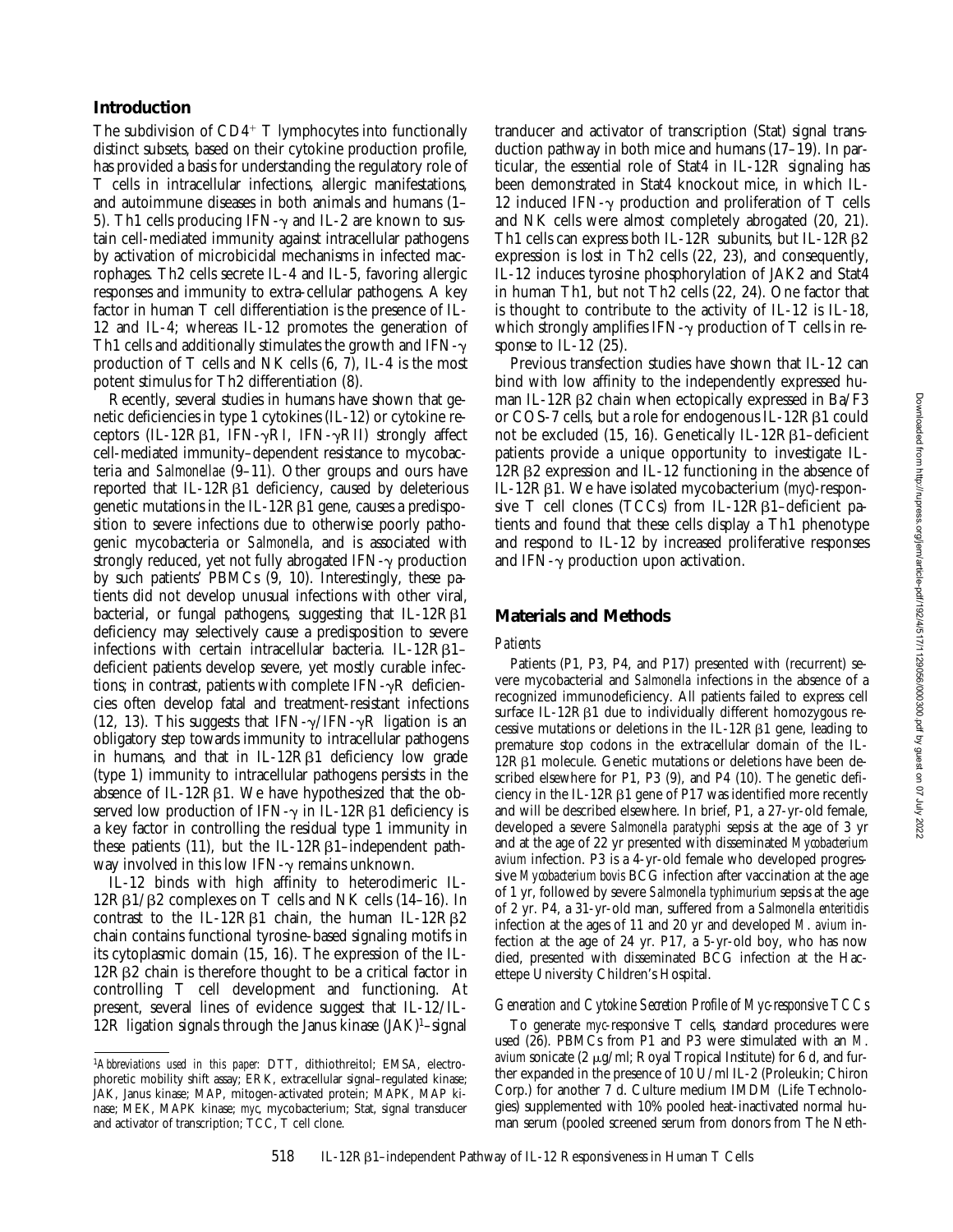Downloaded from http://rupress.org/jem/article-pdf/192/4/517/1129056/000300.pdf by guest on 07 July 2022 Downloaded from http://rupress.org/jem/article-pdf/192/4/517/1129056/000300.pdf by guest on 07 July 2022

erlands), 100 IU/ml penicillin, and 100  $\mu$ g/ml streptomycin (Life Technologies). Expanding T cells were cloned in 96-well flat-bottomed plates by limiting dilution in the presence of 105 irradiated allogenic feeder cells from five random blood donors and *M*. *avium* sonicate (2  $\mu$ g/ml). After 10–17 d, individual TCCs were further expanded in 24-well plates by standard mitogenic stimulation in the presence of irradiated allogenic feeder cells and 0.5% PHA (Murex Biotech Ltd.). After 3 d, 10 U/ml IL-2 was added to the cultures. 10 d later, TCCs were screened for their responsiveness to mycobacteria by testing  $10<sup>4</sup>$  cells in 200  $\mu$ l culture medium in a flat-bottomed 96-well plate for 3 d in the presence of whole sonicated *M*. *avium*, *Mycobacterium tuberculosis*, or purified protein derivate of *M*. *tuberculosis* (PPD, 2 mg/ml; Statens Serum Institute) in the presence of irradiated PBMCs  $(5 \times 10^4 \text{ cell/well})$  from an HLA-matched donor. The cultures were incubated for an additional 16 h in the presence of [3H]thymidine (0.5  $\mu$ Ci/well). Cultures were harvested and incorporated radioactivity was measured by liquid scintillation counting. Control *myc*-responsive TCCs (R1E4 and R2F10) generated from leprosy patients were used (1).

Cytokine production of TCC was tested at least 10 d after the last restimulation. 105 cells were incubated in immobilized anti-CD3 mAb (OKT3) and soluble PMA in a total volume of 200  $\mu$ l/well in a flat-bottomed 96-well plate. From a panel of TCCs,  $5 \times 10^4$  cells were incubated with *M*. avium sonicate (2  $\mu$ g/ml) in the presence of irradiated PBMCs  $(5 \times 10^4 \text{ cell/well})$  from an HLA-matched donor. Control TCCs were incubated with a *Mycobacterium leprae* sonicate (5  $\mu$ g/ml). After 24 h, 100  $\mu$ l cell-free supernatants were collected, pooled, and stored at  $-20^{\circ}$ C until testing. The remaining cultures were incubated for an additional 16 h in the presence of [<sup>3</sup>H]thymidine (0.5  $\mu$ Ci/well) to confirm stimulation. The results are expressed as mean cpm of triplicate cultures. Measurement of IFN- $\gamma$  and IL-4 concentrations in the supernatants of stimulated or unstimulated TCCs was performed with a specific solid-phase sandwich ELISA for IFN- $\gamma$  (Ucy-Tech; University of Utrecht), and for IL-4 (The Central Laboratory of The Netherlands Red Cross Blood Transfusion Service).

## *Stimulation of TCCs with IL-12 and IL-18*

10 d after the last restimulation, TCCs were tested for IL-12 and IL-18 responsiveness upon activation.  $5 \times 10^4$  cells were cultured in 200 µl culture medium in a flat-bottomed 96-well plate for 72 h in the presence or absence of 5 U/ml IL-12 (a gift from G. Trinchieri, Wistar Institute, Philadelphia, PA) or 2.5 ng/ml IL-12 (R&D Systems), and/or different concentrations of IL-18 (0–100 ng/ml; Medical and Biological Laboratories Co.). T cells were activated with  $M$ . avium sonicate (2  $\mu$ g/ml) in the presence of irradiated PBMCs ( $5 \times 10^4$  cell/well) from an HLA-matched donor. Control TCCs were incubated with *M*. *leprae* sonicate (5  $\mu$ g/ml). Mitogenic stimuli were soluble murine mAb to human CD28 (CLB-CD28/1), three murine mAbs to human CD2 (CLB-T11/1, CLB-T11.2/1, Hic 27), and immobilized antiCD3 mAb. mAbs to CD28 and CD2 were a gift from R.A.W. van Lier (The Central Laboratory of The Netherlands Red Cross Blood Transfusion Service, Amsterdam, The Netherlands). After 72 h, supernatants were collected, pooled, and stored at  $-20^{\circ}$ C before determining IFN- $\gamma$  levels. During the last 16 h, the cultures were incubated in the presence of  $0.5 \mu\text{Ci/well}$  [3H]thymidine to determine proliferation. The results are expressed as mean cpm of triplicate cultures.

#### *Generation and Stimulation of PHA Blasts*

PBMCs were isolated from heparinized blood by Ficoll-Amidotrizoate density gradient centrifugation. Cells (106/ml) were incubated in a 24-well plate in standard culture medium and 0.5% PHA. After 3 d, the cells were expanded in the presence of 10 U/ml IL-2. PHA blasts (106 cells/ml) on day 10 after activation were incubated in 24-well plates (Costar) with 1,000 U/ml IFN- $\alpha$ (Pharma Biotechnologie Hannover) for 16 h or with 25 U/ml IL-12 (Roche) for 20–24 h in the presence of 20 U/ml IL-2.

## *Cell Surface Staining*

Cells  $(5 - 20 \times 10^4)$  were labeled with either FITC-conjugated mouse mAb to CD3 (Becton Dickinson), unlabeled purified rat anti-huIL-12R $\beta$ 1 mAb (2B10, 1  $\mu$ g/ml) (29), rat anti-huIL-12β2 mAb (2B6, 1  $\mu$ g/ml), mouse anti-huIL-18R (117-10C, 5  $\mu$ g/ml) (30), FITC-conjugated mAb to  $\alpha$ 6-integrin (CD49f; BD PharMingen), or isotype-matched control antibodies (BD PharMingen) at  $4^{\circ}$ C for 1 h. mAbs 2B10 and 2B6 were provided by D. Presky (Department of Inflammation/Autoimmune Diseases, Hoffmann-La Roche, Nutley, NJ). The cells labeled with mAb 2B10, 2B6, or isotype control mAb were subsequently incubated with biotinylated sheep anti–rat Ig (Amersham Pharmacia Biotech) for 30 min at  $4^{\circ}$ C, followed by incubation with Avidin-FITC (1:500; Vector Laboratories) for 30 min. The cells labeled with mAb 117-10C were subsequently incubated with FITC-labeled anti–mouse IgM (Southern Biotechnology Associates Inc.) for 30 min. Cells were analyzed with a FACScan™ flow cytometer (Becton Dickinson).

## *Responsiveness of PHA Blasts to IL-12*

PHA blasts were restimulated with irradiated allogenic adherent cells. To  $\sim$ 0.25–0.5  $\times$  10<sup>6</sup> adherent cells, 1  $\times$  10<sup>6</sup> PHA blasts were added in 1 ml culture medium per well in a 24-well plate, and incubated in the presence of 0.5% PHA and IL-2 (10 U/ml). On day 3 after stimulation PHA blasts were collected, washed, and tested for IL-12R<sub>B1</sub> and IL-12R<sub>B2</sub> expression (as described above) and for responsiveness to IL-12 based on Stat4 activation.

#### *Stat4 Activation*

*Cell Extracts.* Total proteins were extracted from PHA blasts (107 cells/ml) that were or were not exposed to 2.5 ng/ml IL-12 (R&D Systems) 1,000 U/ml IFN-a (Pharma Biotechnologie Hannover), or control medium for 20 min. Cells were washed with ice-cold PBS and packed cells were resuspended in 50  $\mu$ l of lysis buffer (20 mM Hepes/KOH [pH 7.9], 350 mM NaCl, 1 mM MgCl2, 0.5 mM EDTA, 0.1 mM EGTA, 5 mM dithiothreitol [DTT], 10 µg/ml aprotinin, 0.5% [vol/vol] of a saturated PMSF solution in ethanol, 20% [vol/vol] glycerol, and 1% [vol/vol] NP-40; Sigma-Aldrich). After 20 min incubation on ice, the lysate was cleared by 15 min centrifugation at 14,000 *g*. The supernatant was diluted with 1 vol of dilution buffer (20 mM Hepes/ KOH [pH 7.9], 0.2 mM EDTA, 2 mM DTT, 0.5% [vol/vol] of a saturated PMSF solution in ethanol, 20% [vol/vol] glycerol, and 0.25% NP-40) to reduce salt concentration. The final protein concentration was determined by Bradford microassay (Bio-Rad Laboratories), using a calibrated BSA (Sigma-Aldrich) solution as a reference.

*Electrophoretic Mobility Shift Assay.* All DNA binding reactions were conducted in a final volume of 20  $\mu$ l. The reactions were started by adding  $10 \mu g$  of total cell protein extract to a reaction mixture containing  $2 \mu g$  of poly-deoxyinosinic-deoxycytidylic acid (Sigma-Aldrich), 2  $\mu$ g of BSA, 2  $\mu$ l of 10× binding buffer (100 mM Tris-HCl [pH 7.5], 500 mM NaCl, 75 mM EDTA, 50% glycerol, and 2 mM DTT), 0.5% (vol/vol) of a saturated PMSF solution in ethanol, 2  $\mu$ l of dilution buffer (supplemented with 100 mM KCl), and  $\sim$ 10,000 cpm ( $\pm$  0.1 ng) of the [ $\gamma$ -<sup>32</sup>P]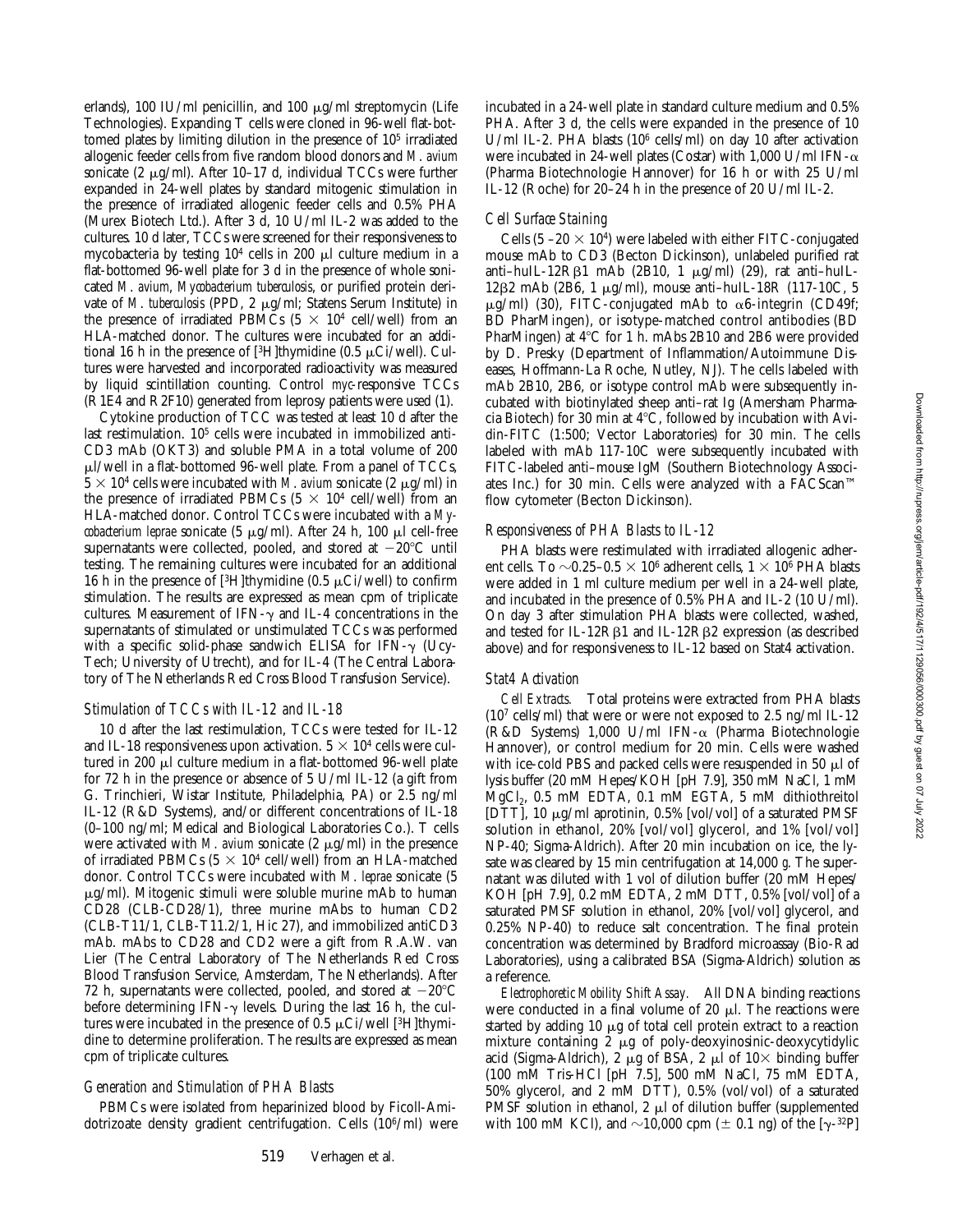ATP–labeled double-stranded DNA oligonucleotide. For supershift experiments, binding reactions were incubated with affinitypurified rabbit anti–murine Stat4 (C-20; Santa Cruz Biotechnology, Inc.) during the last 20 min of incubation. All reactions were adjusted to the final volume of 20  $\mu$ l with distilled water and incubated for 30 min at room temperature. The whole sample was then loaded on a 4% native polyacrylamide gel in  $0.5 \times$  Tris-borate– EDTA buffer. After electropheresis for 2 h at room temperature at 10 V/cm, gels were dried, and separated protein–DNA complexes were visualized by autoradiography using XAR5 films (Eastman Kodak Co.).

*Oligonucleotides.* The following double-stranded DNA oligonucleotides were used in electrophoretic mobility shift assay (EMSA) analyses: FcyRI (5'-AGCATGTTTCAAGGATTTGAG-ATGTATTTCCCAGAAAAG-3'), corresponding to the IFN- $\gamma$ response region in the human  $Fc\gamma RI$  gene promoter (27), which is bound by various STAT family members, including Stat4, and a sequence (5'-CCGGCCCCGCCCATCCCCGGCCCCCCCA- $TCC-3'$ ) containing the herpes simplex virus  $SP-1$  site. All oligonucleotides were purchased from Biosource International and labeled by T4 polynucleotide kinase (Roche).

#### *Inhibition of Mitogen-activated Protein Kinase Pathway*

To assess the involvement of mitogen-activated protein kinases (MAPKs) and MAPK kinases (MEKs) in IL-12-induced IFN- $\gamma$ production in IL-12Rb1–deficient cells, *myc-*specific, mitogentreated TCCs were incubated with IL-12 in the absence or presence of the p38 MAPK inhibitor SB203580 (Sigma-Aldrich), the mitogen-activated and extracellular signal–regulated kinase MEK1/MEK2 inhibitor PD098059 (Sigma-Aldrich) or the MEK1/MEK2 inhibitor U0126 (Promega). In brief, TCCs were stimulated with anti-CD2 and anti-CD28 mAbs (see above) for 18 h before the addition of SB203580, PD098059, or U0126 to a final concentration of 2.5, 25, and 2.5  $\mu$ M, respectively. 30 min after addition of the inhibitors, TCCs were incubated for an additional period of 48 h, with or without exogenous IL-12. Supernatants were harvested and IFN- $\gamma$  production was monitored by ELISA.

## **Results**

*Type 1 Cytokine Secretion Profiles (IFN-*g*/IL-4) of TCCs Generated from IL-12R*b*1–deficient Patients.* Since IL-12 is known to be a key factor in Th1 cell development (6, 7), T cell differentiation in IL-12R $\beta$ 1 deficiency might be anticipated to be Th2 skewed. To study this, *myc*-specific TCCs were generated from two IL-12R<sub>B1</sub>-deficient individuals with distinct recessive null mutations (P1 and P3), and cytokine profiles of 25 *myc*-responsive TCCs were determined after standard stimulation with anti-CD3 mAb plus PMA. All *myc*-responsive IL-12R<sub>B1</sub>-deficient TCCs were  $CD4+CD8$ <sup>-</sup> and showed a clear Th1 phenotype, producing significant levels of IFN- $\gamma$  but low levels of IL-4 (shown in Table I for 10 representative TCCs, compared with two control *myc*-responsive TCCs). Antigen-specific stimulation of these TCCs induced similar cytokine profiles, although lower levels of  $IFN-\gamma$  tended to be produced.

To exclude the influence of skewing by microenvironmental cytokines possibly present during the generation of TCCs, separate cloning experiments were performed by direct limiting dilution of PHA-stimulated PBMCs from

**Table I.** *Cytokine Secretion Profile of Myc-responsive TCCs from IL-12R*b*1–deficient Patients*

| TCCs                          | Antigen-specific<br>stimulation |         | Stimulation with<br>anti-CD3/PMA |        |
|-------------------------------|---------------------------------|---------|----------------------------------|--------|
|                               | IFN- $\gamma$                   | $IL-4$  | IFN- $\gamma$                    | $IL-4$ |
| <b>Patients</b>               |                                 |         |                                  |        |
| S8A5                          | 226                             | ${<}7$  | 6,300                            | $<$ 7  |
| S3E8                          | 554                             | 25      | 109,915                          | 54     |
| S <sub>7</sub> C <sub>4</sub> | 649                             | $<$ 2.5 | 13,700                           | 16     |
| S8D3                          | 1,119                           | $<$ 2.5 | 6,827                            | 33     |
| K2B10                         | 1,063                           | $<$ 2.5 | 26,036                           | 252    |
| K8D1                          | 426                             | 8       | 31.400                           | 4      |
| <b>K3F12</b>                  | 365                             | $<$ 7   | 49,500                           | $<$ 7  |
| <b>K8D10</b>                  | 2,129                           | $<$ 7   | 26.400                           | $<$ 7  |
| K <sub>4</sub> D <sub>4</sub> | 246                             | $<$ 2.5 | 5,563                            | 36     |
| K2E9                          | 4,559                           | 23      | 2,900                            | 154    |
| Controls                      |                                 |         |                                  |        |
| R1E4                          | 12,125                          | 113     | 97,569                           | 112    |
| R2F10                         | 1,449                           | 30      | 88,868                           | 1,244  |

10-d–rested TCCs from P1 (indicated by S), P3 (indicated by K), and two control TCCs (R1E4 and R2F10) were stimulated with mycobacterial sonicates (*M. avium* or *M. leprae*), or with CD3/PMA. 24-h supernatants were then collected and analyzed for their IFN- $\gamma$  and IL-4 production by ELISA. Data are given in pg/ml.

P1 and P3. Cytokine secretion profiles of these TCCs (with unknown specificity) were determined after mitogenic stimulation. Also in these experiments TCCs with a clear Th1 phenotype were observed (data not shown).

*Myc-reactive Th1 TCCs from IL-12R*b*1–deficient Patients Can Still Respond to IL-12.* Using the *myc*-responsive Th1 TCCs from genetically IL-12R $\beta$ 1-deficient patients, we next wanted to elucidate the pathway(s) involved in the remaining low IFN- $\gamma$  production that was previously observed in PBMCs from these patients (9), and now also in TCCs (this study). Since IL-12 is a key factor in Th1 activation, we first determined whether  $IL-12R\beta1$ –deficient Th1 TCCs were still capable of responding to IL-12. To this end, IL-12R $\beta$ 1–deficient Th1 TCCs ( $n = 10$ ) or IL-12R $\beta$ 1 wild-type (control) Th1 TCCs ( $n = 2$ ) were stimulated independently with four different stimuli, in the presence or absence of exogenous IL-12, as indicated in Fig. 1. TCCs were stimulated with antigen presented by HLAmatched APCs (Fig. 1 A), or by mitogenic antibodies in the absence of any added APCs, using either a mix of two or three mAbs to CD2 (CD2d [Fig. 1, B and C] or CD2t [Fig. 1 D], respectively) or a mAb to CD3 (Fig. 1 E) to which in each case costimulatory anti-CD28 mAb was added (Fig. 1, B–E) (28). All experiments were repeated between two and seven times, and in each experiment TCCs were stimulated by one to four of these different stimuli (further details are given in the legend of Fig. 1).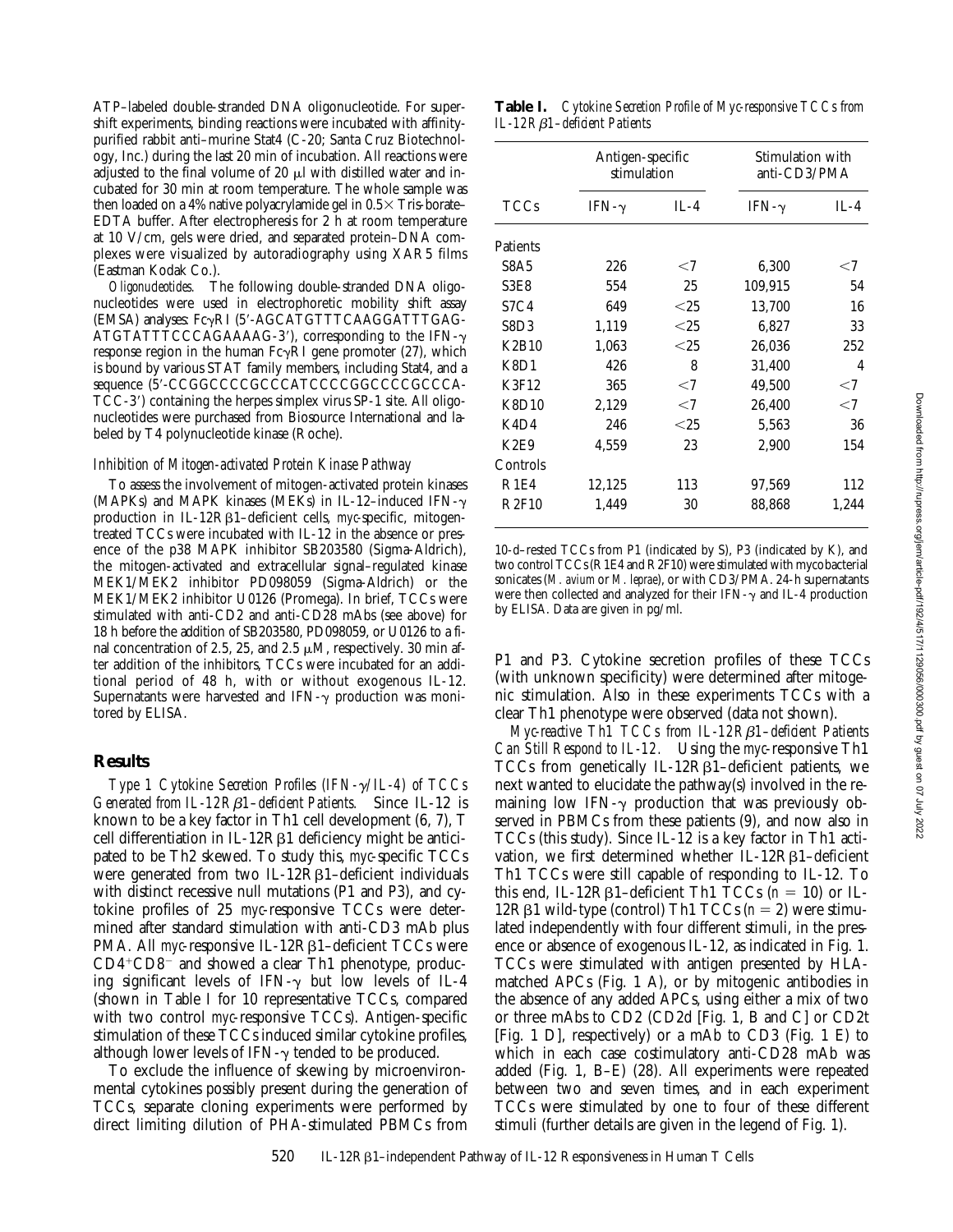

**Figure 1.** IL-12–enhanced proliferative responses and IFN- $\gamma$ production by *myc*-responsive IL-12Rb1–deficient Th1 TCCs and control TCCs upon activation. TCCs from P1 (filled symbols), P3 (open symbols), and control TCCs (symbols with dashed lines) were stimulated in the absence or presence of IL-12 with mycobacterial antigens and APCs from HLA-matched donors (A, showing proliferative responses), with two mAbs to CD2 and one mAb to CD28 (B and C, showing IFN- $\gamma$  production and proliferative responses, respectively), with three mAbs to CD<sub>2</sub> and one mAb to CD<sub>28</sub> (D, showing IFN- $\gamma$  production) and with one mAb to CD3 and one mAb to CD28 (E, showing IFN- $\gamma$ production). Proliferation experiments shown in A and C were always performed in triplicate. The SD in these experiments did not exceed 20%. All TCCs were tested in two to seven independent experiments, and in each experiment, they were stimulated by at least one to four of the above described stimuli. TCC S8A5 was tested in six independent experiments, TCC S3E8 in five, TCC S8D3 in three, TCC S7C4 in three, TCC K8D1 in four, TCC K2E9 in two, TCC K8D10 in three, TCC K4D8 in two, TCC<br>K2B10 in three, and TCC K2B10 in three, and K3F12 in two independent experiments. The control TCCs R1E4 and R2F10 were tested in five and three independent experiments, respectively. The total number of stimulation assays in which each of the different TCCs was tested ranged from 7 to 19 (mean: 12.3).

As shown in Fig. 1, IL-12 was found to induce a significant response (defined as  $>50\%$  increase in proliferation or IFN- $\gamma$  production) in 8 out of the 10 tested IL-12R $\beta$ 1– deficient TCCs. The observed IL-12–induced responses were consistent and reproducible, and representative experiments are shown. The IL-12–mediated enhancement of proliferation and IFN- $\gamma$  production in the case of stimulation with CD2d/CD28 (Fig. 1, B and C) or CD2t/CD28 (Fig. 1 D) indicated a direct effect of IL-12 on IL-12Rb1–deficient T cells in the absence of accessory cells. Although in some cases these stimuli already induced relatively high levels of IFN- $\gamma$  secretion, this could be further augmented by IL-12.

IL-12 also clearly enhanced the response of several IL-12Rb1–deficient clones upon antigen-specific stimulation (Fig. 1 A) or activation by CD3/CD28 mAbs (Fig. 1 E). 2 of the 10 IL-12R<sub>B1</sub>-deficient TCCs (K4D8 and K3F12) repeatedly did not respond to IL-12 upon any of the stimulation modes used (Fig. 1, A–E), whereas the two IL-12Rb1 wild-type control TCCs (R1E4 and R2F10) responded strongly to IL-12 as expected (Fig. 1, A–E).

Taken together, the results show that IL-12R $\beta$ 1-deficient patients are capable of developing Th1 T cells, and that the majority of the Th1 TCCs are capable of responding to IL-12 in a specific and consistent fashion by en-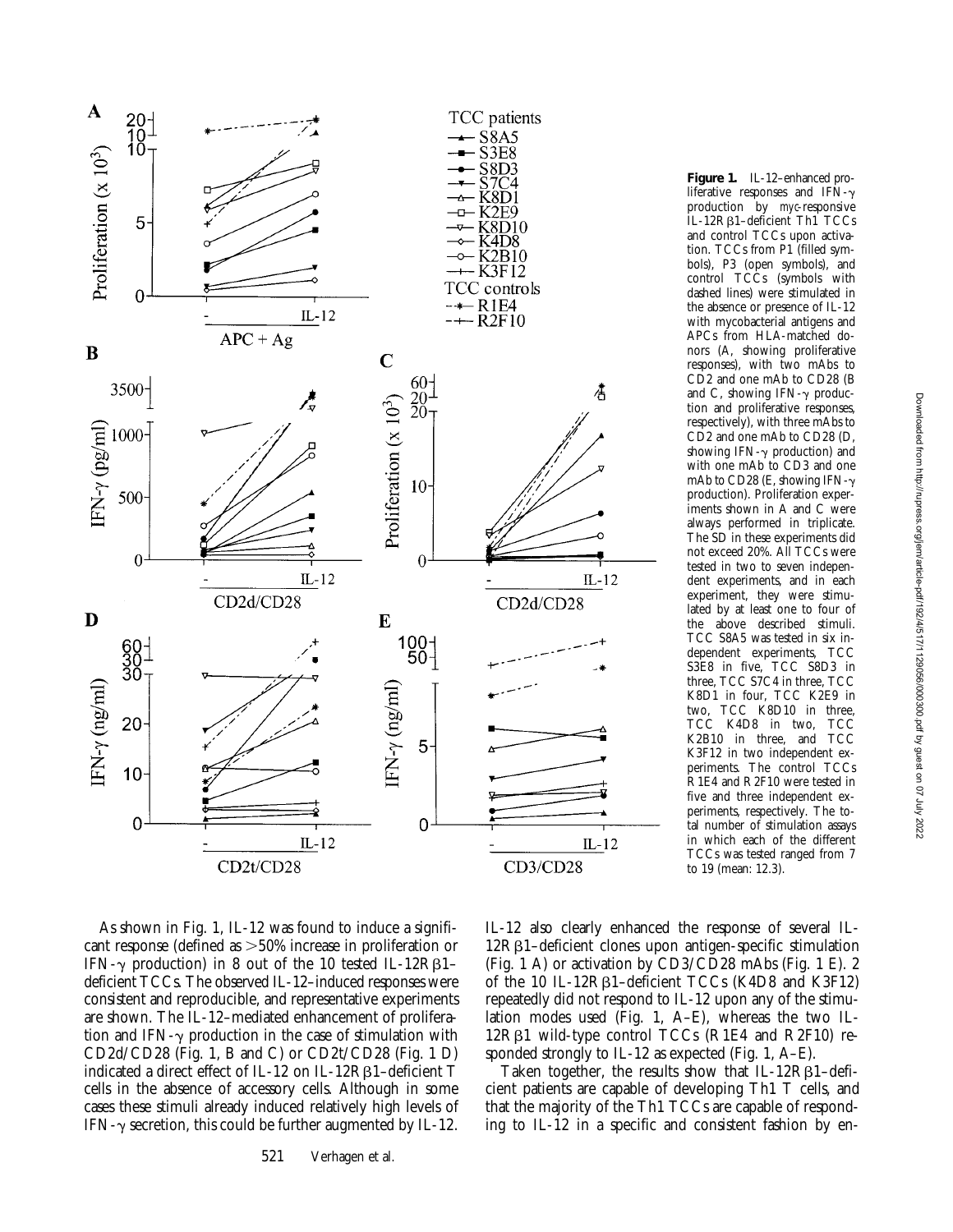

Figure 2. IL-18 further enhances IL-12-induced proliferative responses and IFN- $\gamma$  production in *myc*-responsive  $IL-12R\beta1$ –deficient TCCs and control TCCs that were mitogenically stimulated. Proliferative responses (A) and IFN- $\gamma$  production (B) of TCCs from P1 (S8A5), P3 (K2E9, K8D10), and control TCCs (R1E4, R2F10) were determined upon stimulation with two mAbs to CD2 and one mAb to CD28 in the absence or presence of IL-12 and/or IL-18 for 72 h and subsequent 16-h incubation with [<sup>3</sup>H]thymidine. R1E4 is representative for the results with R2F10. Proliferation experiments were always performed in triplicate, the SD of which did not exceed 20%.

hanced IFN- $\gamma$  production and/or proliferation. Thus, these results reveal an IL-12R $\beta$ 1–independent pathway of IL-12 responsiveness in human T cells.

*The IL-12–dependent Response of Myc-reactive, IL-12R*b*1– deficient Th1 TCCs Is Further Augmented by IL-18.* Since IL-18 is known to enhance IL-12-induced IFN- $\gamma$  production in healthy individuals (25), we investigated the effect of IL-18 on IL-12-induced IFN- $\gamma$  production also in IL-12R $\beta$ 1–deficient Th1 TCCs ( $n = 7$ ). Representative results of one out of three independent experiments are shown in Fig. 2. In two IL-12R $\beta$ 1-deficient TCCs (S8A5 and K2E9), IL-18 synergized with IL-12 in a dose-dependent fashion by further increasing proliferation as well as IFN- $\gamma$  production. A similar synergy was seen in control TCCs (R1E4) although the levels of increased proliferation and IFN- $\gamma$  production were higher. In a third IL-12R $\beta$ 1– deficient TCC (K8D10), the response to IL-12 and IL-18 was additive, and this TCC already responded to IL-18 in the absence of IL-12. Thus, the IL-12–induced prolifera-

tion and IFN- $\gamma$  production of IL-12R $\beta$ 1–deficient T cells can be further augmented by IL-18.

*Regulation of T Cell IL-12R*b*2 Expression in the Absence of IL-12R*b*1.* To further delineate this unexpected IL-12 responsiveness to IL-12R $\beta$ 1 deficiency, we determined surface expression of the IL-12R $\beta$ 2 signaling chain on IL- $12R\beta1$ –deficient and control TCCs. At the same time, we studied the expression of the IL-18R that, in mice, has been suggested to be selectively expressed on Th1 cells (29). As can be seen in Fig. 3, PHA-stimulated IL-12R $\beta$ 1– deficient TCCs express IL-12Rb2 and IL-18R. The level of expression differed among different TCCs, which may correlate with the activation state (23) and the capacity of the TCCs to respond to IL-12 and/or IL-18 as described above. Control TCCs expressed both receptors.

To investigate the dynamics of  $IL-12R\beta2$  expression, PHA-activated PBMCs (PHA blasts) from four IL-12RB1deficient patients and four healthy controls were assayed at different time points after stimulation (Fig. 4). No IL-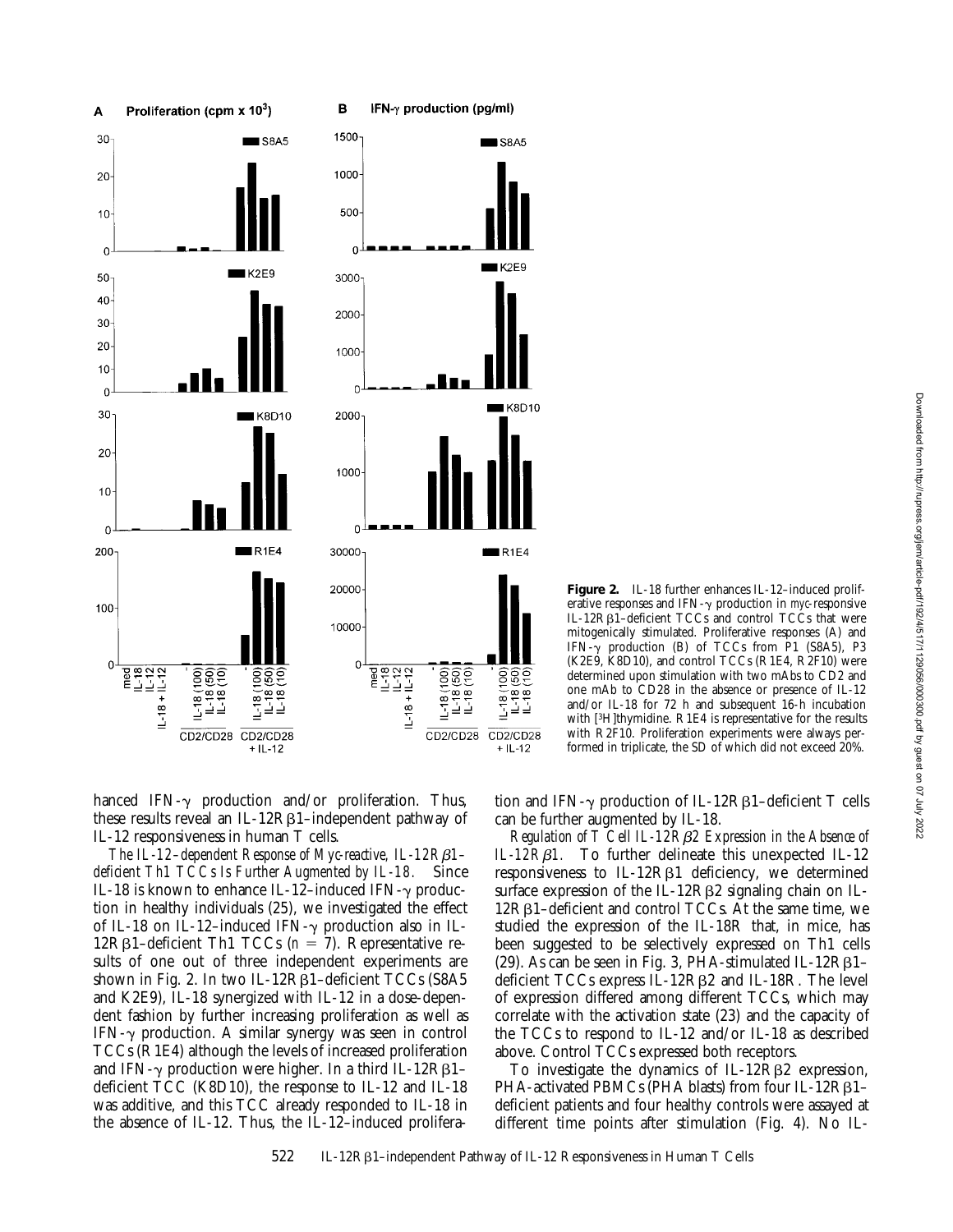

**Figure 3.** IL-12R<sub>B2</sub> and IL-18R surface expression on mitogenically stimulated *myc*-responsive IL-12Rb1–deficient TCCs and control TCCs. TCCs from P1 (S3E9, S8A5), P3 (K2E9, K2B10), and control TCCs (R1E4) were stimulated with PHA and adherent-irradiated feeder cells for 72 h. Cell surface expression of IL-12R $\beta$ 1 (left, thick lines), IL-12RB2 (left, dotted lines) and IL-18R (right, thick lines) were examined by FACScan™ analysis. Isotype controls are presented by thin lines.

12Rb1 expression could be detected on patient-derived PHA blasts whereas control PHA blasts showed maximal levels of IL-12Rβ1 expression on day 3 after activation, declining thereafter to baseline expression. In line with the results in TCCs, PHA blasts from both patients and controls showed equally strong IL-12RB2 expression, which was highest on day 3 after activation and declined to low or undetectable levels on day 11 after activation. On day 3 after activation equal levels of IL-18R expression among patients and controls were seen (data not shown).

It has previously been reported that culturing T cells with IL-12 or IFN- $\alpha$  upregulates surface expression of IL-12Rb2 receptor in the absence of TCR stimulation (22). Other molecules that have recently been described to be upregulated by IL-12 are IL-18R and integrin  $\alpha$ 6 (30, 31). To study the effect of IL-12 or IFN- $\alpha$  on IL-12RB2 expression in IL-12R $\beta$ 1 deficiency, PHA blasts of patients and controls (10 d after activation) were incubated with IL-12 or IFN- $\alpha$  for 20 and 16 h, respectively (23). Whereas IFN- $\alpha$  upregulated the surface expression of IL-12RB2 both in patients and in controls, exposure to IL-12 only induced the expression of  $IL-12R\beta2$  on cells from healthy controls, but not from patients (Fig. 5). Similarly, IL-12 in-



Fluorescence intensity

Figure 4. Representative examples of IL-12R<sub>B2</sub> surface expression on  $PHA$ -stimulated PBMCs from IL-12R $\beta$ 1–deficient patients and healthy controls. PBMCs from IL-12R $\beta$ 1–deficient patients ( $n = 4$ ) and controls  $(n = 4)$  were stimulated with PHA for 72 h, followed by subsequent incubation in the presence of IL-2. Cell surface expression of IL-12R $\beta$ 1 (thick lines) and IL-12RB2 (dotted lines) were examined by  $FACS can^{\text{TM}}$ analysis at different time points after activation. Isotype controls are presented by thin lines.

duced upregulation of IL-18R and integrin  $\alpha$ 6 expression in controls, but not in patients (Fig. 6).

Taken together these results demonstrate that (a) human IL-12Rb2 expression can occur normally in the absence of IL-12R $\beta$ 1 and can be upregulated by IFN- $\alpha$  independent from IL-12 $R\beta$ 1; and (b) IL-12 $R\beta$ 2, IL-18 $R$ , and integrin  $\alpha$ 6 expression can only be upregulated by IL-12 in the presence of IL-12R $\beta$ 1, suggesting that IL-12R $\beta$ 2 expression alone is not sufficient to confer full IL-12 responsiveness to human T cells.

*IL-12 Fails to Induce Stat4-containing Complexes in Human IL-12RB1 Deficiency.* Since the IL-12RB2 chain is essential in phosphorylating Stat4, a key signal transduction and activator of transcription in IL-12–induced T cell responses (17, 19–22), we investigated whether IL-12 signaling in IL-12Rb2–expressing, IL-12Rb1–deficient T cells was involved in Stat4 activation. Total cell extracts of 3-d PHAstimulated blasts of IL-12R $\beta$ 1–deficient patients (*n* = 4) and healthy controls  $(n = 2)$  that expressed optimum levels of IL-12Rb2 (see above) were examined by EMSA for formation of Stat4-containing complexes and binding to the oligonucleotide probe  $Fc\gamma R1$ , which contains high affinity binding sites for Stat4. As shown in Fig. 7 A, IL-12 induced binding of the  $Fc\gamma R1$  probe in the IL-12–responsive PHA blasts from controls (lanes 11 and 14), but no activity binding was found in cells from patients (lanes 2, 5, and 8). As a positive control, IFN- $\alpha$  induced similar levels of Stat4 activation in samples from patients and controls (lanes 3, 6, 9, 12, and 15). Unstimulated samples were always negative (lanes 1, 4, 7, 10, and 13). Competition analysis with unla-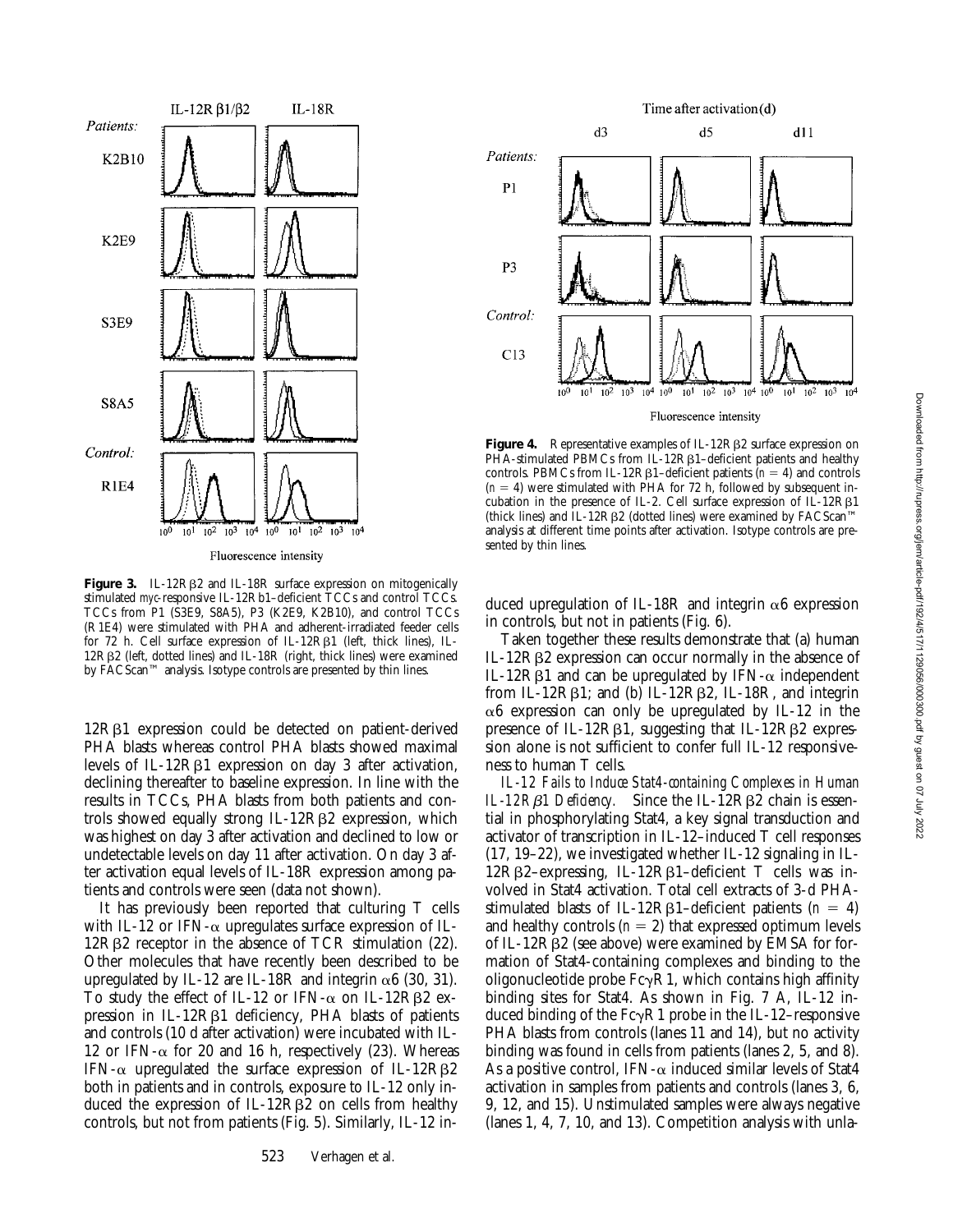

**Figure 5.** Representative examples of IL-12 or IFN- $\alpha$  upregulated expression of IL-12RB2 surface expression on PHA-stimulated PBMCs from IL-12Rb1–deficient patients and healthy controls. PBMCs from IL-12R $\beta$ 1–deficient patients (*n* = 4) and controls (*n* = 3) were stimulated with PHA for 72 h, followed by subsequent incubation in the presence of IL-2. At day 10 after activation, cells were incubated with IL-2 in the absence or presence of IL-12 or IFN- $\alpha$  for another 20 or 16 h, respectively. Surface expression of IL-12R $\beta$ 1 (thick lines) and IL-12R $\beta$ 2 (dotted lines) was examined by FACScan™. Isotype controls are presented by thin lines.

beled  $Fc\gamma R1$  oligonucleotide (Fig. 7 B, lanes 1–3) indicated the specificity of this DNA–protein interaction, and this was further confirmed in supershift experiments showing that Stat4-specific antiserum interfered with the formation of IL-12-induced (Fig. 7 C, lane 8) as well as IFN- $\alpha$ -induced (Fig. 7 C, lanes 6 and 10) protein–DNA complexes. As an additional control for the quality of total cell extracts, no differences were found between patient versus controls and cytokine-stimulated versus unstimulated samples when DNA binding activity of the constitutively expressed transcription factor SP-1 to a specific SP-1 binding oligonucleotide was examined (data not shown).

*Involvement of MAPKs in IL-12 Responsiveness in IL-12R*b*1–deficient T Cells.* To assess the possible involvement of MAPK signaling in the residual, Stat4-independent IL-12 responsiveness in IL-12R $\beta$ 1-deficient T cells, we measured IL-12–induced IFN- $\gamma$  production in three TCCs that were stimulated with anti-CD2/anti-CD28, either in the presence or absence of the following inhibitors: the p38 stress MAPK inhibitor SB203580, the MEK1/2 inhibitor PD098059, or the MEK1/2 inhibitor U0126. Whereas SB203580 blocks p38 MAPK–mediated stress responses, PD098059 and U0126 prohibit signaling via the extracellular signal-regulated kinase (ERK)/MAPK-mediated pathway by interfering with the upstream MAPK kinases MEK1/MEK2. Whereas U0126 inhibits the activated form of MEK directly, PD098059 merely prohibits activation of MEK by binding to its inactive form (32, 33). As shown in Fig. 8, the IL-12-mediated enhancement of IFN- $\gamma$  production was significantly reduced  $(\sim 50\%)$  in the presence of SB203580 and U0126, but not PD098059, in the case of



Figure 6. IL-12 does not upregulate the surface expression of IL-18R and integrin  $\alpha$ 6 on PHA-stimulated PBMCs from IL-12R $\beta$ 1-deficient patients compared with healthy controls. PBMCs from IL-12Rβ1-deficient patients  $(n = 4)$  and controls were stimulated with PHA for 72 h, followed by subsequent incubation in the presence of IL-2. At day 10 after activation, cells were incubated with IL-2 in the absence or presence of IL-12 for another 20 h. Surface expression of IL-18R and integrin  $\alpha$ 6 were examined by FACScan™ and represented as mean fluorescence.

TCCs S8D3 and S8A5. In clone S3E8 there was only modest inhibition by SB203580 (20%), whereas U0126 again diminished IL-12-dependent IFN- $\gamma$  production over 50%. No effects of these inhibitors were observed on cell viability, ruling out possibly toxic effects of these components. Thus, these results imply a significant role for the p38 MAPK, and the MEK1/2–p42 MAPK/ERK pathways in residual IL-12 responsiveness and IFN- $\gamma$  production in IL-12 $R\beta$ 1-deficient human T cells.

## **Discussion**

The essential role of type 1 cytokines in protection against intracellular pathogens is illustrated by the extreme susceptibility of humans that are genetically deficient for type 1 cytokines (IL-12p40) or type 1 cytokine receptors  $(\overline{IL} - 12R\beta1, \overline{IFN} - \gamma RI, \overline{IFN} - \gamma RI)$  to severe infections with otherwise poorly pathogenic mycobacteria and *Salmo-*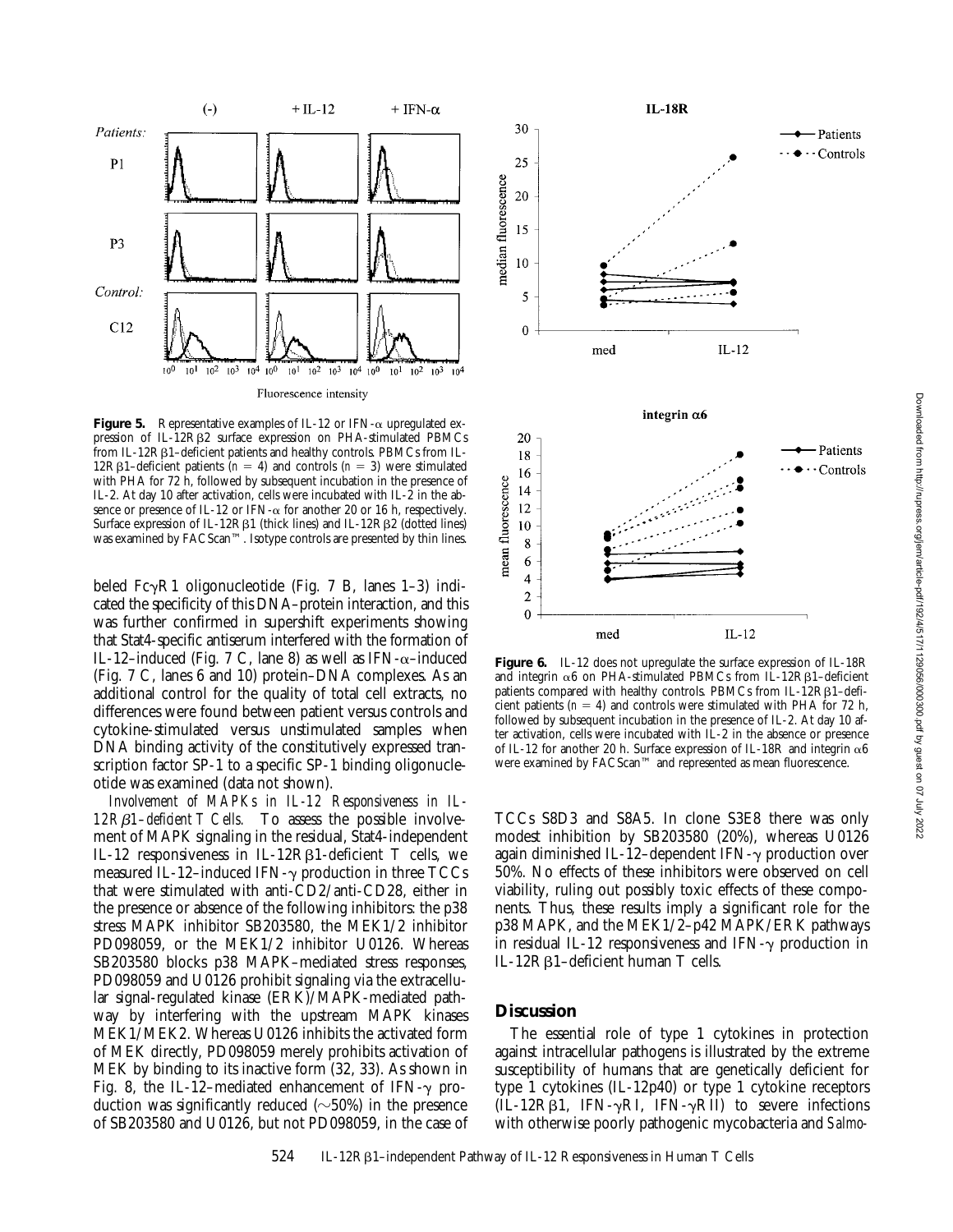

plexes in IL-12R $\beta$ 1-deficient patients. PHA-activated PBMCs were  $(+)$ or were not  $(-)$  stimulated with IL-12 or IFN- $\alpha$  for 20 min. (A) Total cell extracts were examined by EMSA for formation of Stat4-containing complexes and binding to a labeled  $Fc\gamma R1$  oligonucleotide. The arrow indicates the DNA–Stat4 complexes. (B) Competition analysis (Comp.) using unlabeled  $Fc\gamma R1$  oligonucleotide (2.5, 5, or 250 times the amount of labeled  $Fc\gamma R1$  oligonucleotide) indicated the specificity of this DNA– Stat4 interaction. (C) Supershift experiments were performed using Stat4 specific antiserum that interfered with the formation of IL-12– and IFNa–induced DNA–Stat4 complex.

*nella* species (9–11). The different groups of genetic deficiencies, however, are associated with important differences in clinical appearances and severity of the disease outcome; while patients with complete IFN- $\gamma$ R deficiencies mostly develop fatal and treatment-resistant infections, patients with IL-12R<sub>B1</sub> deficiency often develop less severe and mostly curable infections (11). This suggests that in IL-12R $\beta$ 1 deficiency, low grade (type 1) immunity to intracellular pathogens remains, independent of IL-12RB1. We have hypothesized that this may be due to the residual low level of IFN- $\gamma$  production in these patients (9, 11), but the pathway that controls this in the absence of functionally competent IL-12R complexes remains obscure.

Since IL-12 is known to be a key factor in Th1 cell development  $(6, 7)$ , IL-12R $\beta$ 1-deficient individuals might be anticipated to be skewed towards a Th2 phenotype. Surprisingly, all *myc*-responsive TCCs generated from IL- $12R\beta1$ –deficient patients displayed a clear Th1 phenotype based on cytokines secretion profiles (high IFN- $\gamma$  and low IL-4). Thus, they do not differ qualitatively from the IL-12R wild-type Th1 cytokine secretion profiles that were described previously (1, 3, 4), although their quantitative production of IFN- $\gamma$  is clearly diminished. Perhaps most surprisingly,  $IL-12R\beta1$ –deficient Th1 TCCs still responded to IL-12 when activated, leading to both cellular



**Figure 8.** Inhibitors of MAPK signaling SB203580 and U0126 inhibit  $IL-12$ -enhanced IFN- $\gamma$ production by IL-12R<sub>B1</sub>-deficient cells. *Myc*-specific TCCs were stimulated with anti-CD2/ anti-CD28 for 18 h. Subsequently, cells were pretreated for 30 min with either the p38 MAPK–specific inhibitor SB203580, the MEK1/ MEK2 (inactive form) inhibitor PD098059, or the MEK1/2 (active form) inhibitor U0126, before addition of IL-12. Control cultures were treated identically with mitogenic stimuli and inhibitors, but without addition of IL-12. After 48 h, IFN- $\gamma$  secretion was measured by ELISA. Shown are control-corrected values of IFN- $\gamma$  (in  $\Delta$ pg/ml), representing the effect of inhibiting MAPK signaling on IL-12– enhanced IFN- $\gamma$  secretion in IL-

proliferation and IFN- $\gamma$  production. This IL-12 responsiveness of IL-12R $\beta$ 1<sup>-/-</sup> TCCs could be further augmented by IL-18. Although the biological role of IL-18 in humans is still largely unknown, a recent study showed a role for IL-18 in type 1 immunity against *M*. *leprae,* suggesting the involvement of IL-18 in mycobacterial immunity (34). Our data thus implicate that IL-12, either alone or together with IL-18, can regulate IL-12 $R\beta$ 1-independent, low grade IFN- $\gamma$  production by Th1 T cells. This low level of IFN- $\gamma$  production presumably is necessary and sufficient to prohibit a fatal outcome of mycobacterial infectious disease in IL-12RB1-deficient patients.

This residual IL-12 response in IL-12R<sub>B1</sub> deficiency compelled us to examine the expression and function of the IL-12R $\beta$ 2 signaling chain in the absence of the IL-12R $\beta$ 1. Previously, IL-12R $\beta$ 2 was suggested to bind IL-12 in the absence of IL-12R $\beta$ 1 (14–16). In support of this suggestion,  $Ba/F3$  cells expressing the huIL-12R $\beta$ 2 subunit alone bound IL-12 with low affinity and proliferated in response to IL-12 (14, 35). In these studies, however, a role for endogenous IL-12Rb1 could not be excluded. To our knowledge, our results are the first to show that in humans  $IL-12R\beta2$  can be expressed at the cell surface in the absence of IL-12 $R\beta1$  and that this expression can be upregulated by IFN- $\alpha$ . The expression of IL-12R $\beta$ 2 as well as IL-18R on IL-12R $\beta$ 1<sup>-/-</sup> TCCs is in line with their observed Th1 phenotype, since both receptors have been described to be selectively expressed by Th1, but not Th2 T cells (23, 29).

Although IL-12R $\beta$ 2-expressing IL-12R $\beta$ 1<sup>-/-</sup> T cells responded to IL-12 in the presence of antigens or mitogenic stimuli, IL-12 alone failed to induce upregulation of cell surface expression of IL-12Rb2, IL-18R, and integrin  $\alpha$ 6, and failed to induce Stat4 activation, whereas in con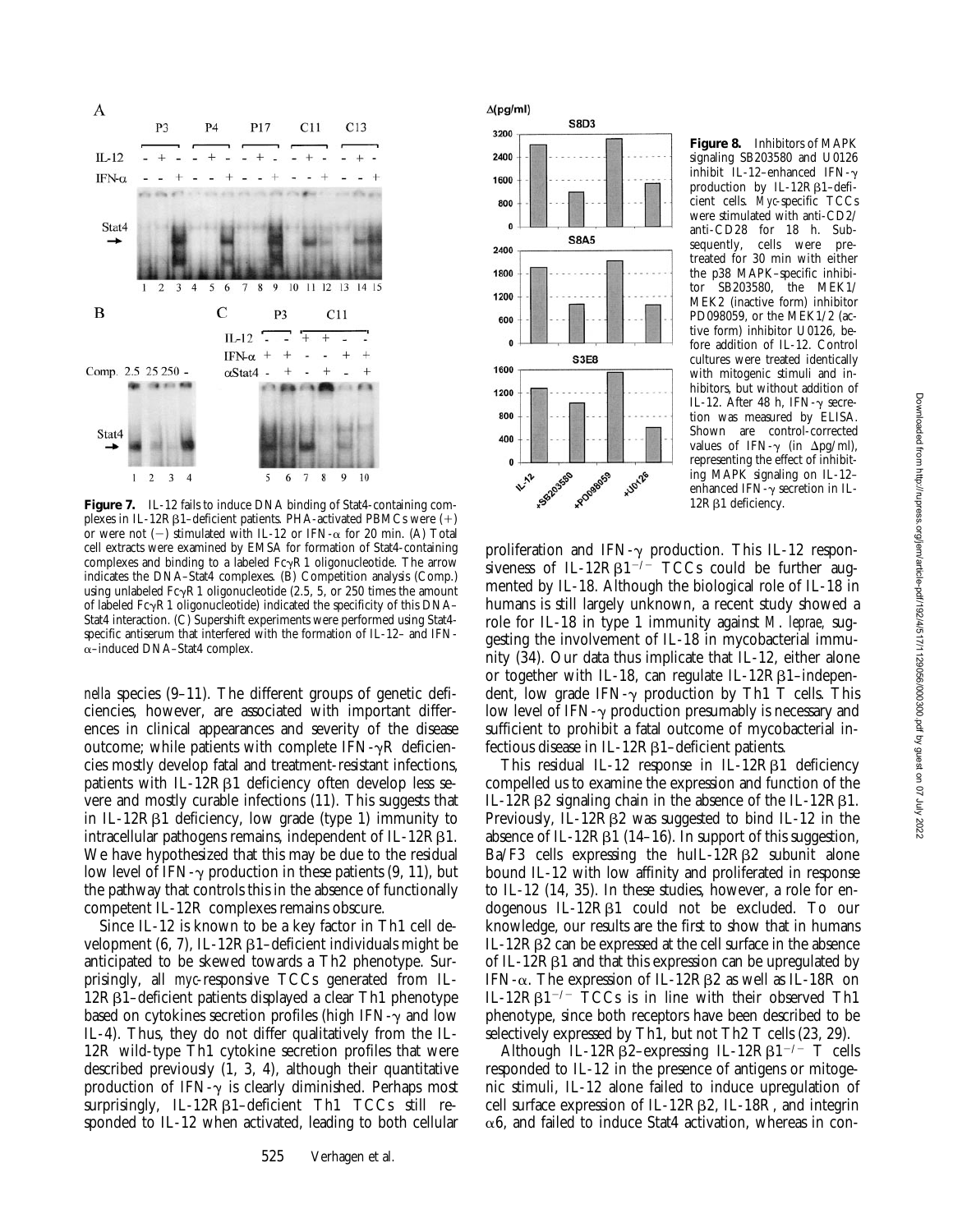trol cells all these markers of IL-12R signaling were present. Since several Stat4 binding sites have been identified on the IL-12R $\beta$ 2 promotor (36), the absence of IL-12–induced Stat4 activation in our patients may directly account for the lack of IL-12–induced upregulation of IL-12RB2. A similar explanation may account for the lack of IL-12-induced upregulation of IL-18R or integrin  $\alpha$ 6 expression. Although IL-12 activates multiple Stats (Stat1, Stat3, Stat4, and Stat5 [17, 19, 37]), the essential role of Stat4 in IL-12/IL-12R–induced signal transduction was demonstrated in Stat4 knockout mice that showed strongly reduced IL-12-dependent IFN- $\gamma$  production and cellular proliferative responses in T cells and NK cells (20, 21). Furthermore, the selective expression of the IL-12RB2 chain on human Th1, but not Th2 cells has been shown to correlate with the capacity of IL-12 to induce activation of Stat4 in Th1, but not Th2 cells (22, 24). Here, however, we clearly show that in humans  $IL-12R\beta1$  expression is also necessary for IL-12–dependent Stat4 activation. Taken together, our results show that IL-12 acts as a partial agonist in IL-12R $\beta$ 1 deficiency, inducing IFN- $\gamma$  production and proliferation by activated T cells, whereas IL-12 alone failed to activate Stat4 and to upregulate expression of IL-12R $\beta$ 2, IL-18R, or integrin  $\alpha$ 6 to detectable levels.

Several lines of evidence have pointed to IL-12–triggered intracellular signaling pathways that are independent of Stat4. First, it has been shown that the cytoplasmic region of huIL-12R $\beta$ 2 could associate with JAK2, and that IL-12–induced JAK2 activation correlated with Stat5 phosphorylation and cellular proliferation, whereas huIL-12Rb1 interacted directly with TYK2, and IL-12–induced activation of TYK2 correlated with Stat4 phosphorylation and IFN- $\gamma$  production (35, 38). IL-12 responsiveness may, however, also involve the activation of MAPKs that have also been implicated in T cell receptor CD3/CD28–mediated signaling. A 42–44-kD MAPK was found to be activated by IL-12 in mitogen-stimulated human T cells (39). Interestingly, a more recent study showed that a p38 MAPK was activated by the synergistic action of IL-12 and IL-2, and subsequently induced Stat1 and Stat3 phosphorylation on serine residues, which contributed to the IL-12– induced functional effects (40). Moreover, inhibition of  $p38$  MAPK led to reduced IFN- $\gamma$  production in mouse Th1 cells (41). In agreement with these recent reports, we here show that inhibiting p38 MAPK by SB203580, as well as inhibiting MEK1/2 by U0126, both significantly reduced IL-12–dependent IFN- $\gamma$  production in IL-12R $\beta$ 1– deficient T cells. In contrast, a second MEK1/2 inhibitor, PD098059, had no inhibitory effect up to a concentration of 25  $\mu$ M. Since PD098059 blocks the activation of MEK, but does not prohibit signaling by already activated MEK, the failure of PD098059 to inhibit IL-12-induced IFN- $\gamma$ production in IL-12R–deficient cells may suggest that preactivation of the TCC with anti-CD2/anti-CD28 leads to activation of the MEK/ERK signaling pathway, which subsequently integrates with signaling via p28 MAPK in response to IL-12 to trigger IFN- $\gamma$  production. However, future studies are required to unravel these signal transduction pathways and the putative cross-talk between various pathways involved in IL-12 responsiveness in IL-12R $\beta$ 1– deficient cells.

Finally, it cannot be ruled out that other cell surface molecules may associate with IL-12RB2 and engage in binding IL-12 and regulating IL-12 responsiveness. In one study an 85-kD protein was found to be associated with the IL-12Rb1 subunit and suggested to represent a hitherto unidentified third component of the IL-12R complex (42).

The finding that all *myc*-responsive IL-12R<sub>B1</sub>-deficient TCCs appeared to be Th1 suggests significant Th1 cell development in  $IL-12R\beta1$  deficiency. It is tempting to speculate that the residual IL-12 responsiveness shown in this paper may play a role in Th1 differentiation in these patients, although we cannot exclude that this is regulated by IL-12-independent mechanisms. Studies in IL-12p40<sup>-/-</sup> mice revealed polarized Th1 cell development in alloantigen responses or during viral infections (43–45), suggesting IL-12–independent pathways of Th1 induction. In humans, IL-12p40 protein deficiency was also found to be selectively associated with curable, but not fatal, disseminating *M*. *bovis* BCG and *S*. *enteritidis* infection (46). One alternative IL-12–independent Th1 sensitizing pathway has been shown to involve IFN- $\alpha$ . IFN- $\alpha$ , in humans, can directly induce Th1 development and induces  $IFN-\gamma$  production independently of IL-12 (47). IFN- $\alpha$  was also found to synergize with IL-18 to induce IFN- $\gamma$  production in human T cells (48). Here, we report normal responsiveness to IFN- $\alpha$  in IL-12R $\beta$ 1-deficient patients based on upregulated IL-12Rb2 expression and Stat4 activation.

In conclusion, in this study we show that IL-12R $\beta$ 1<sup>-/-</sup> T cells can still develop into Th1 cells and can partially respond to IL-12 by cellular proliferation and IFN- $\gamma$  production. Although IL-12R $\beta$ 2 can be expressed normally in the absence of IL-12R $\beta$ 1, this was most likely insufficient to confer IL-12 responsiveness to these cells, as judged by the lack of upregulation of Th1 cell surface markers and Stat4 activation. These results reveal a novel IL-12R $\beta$ 1-independent pathway of (residual) type 1 immunity in IL-12RB1 deficiency that may involve MAPK pathways. Thus, human IL-12 $R\beta1$  deficiency provides a unique model to uncover novel intracellular signaling pathways and mechanisms involved in residual IFN- $\gamma$  production and type 1 immunity.

These studies were supported by the European Commission, the Netherlands Leprosy Foundation (NLR), the Netherlands Organisation of Scientific Research (NWO), and the Royal Netherlands Academy of Arts and Sciences (KNAW).

*Submitted: 18 February 2000 Revised: 31 May 2000 Accepted: 9 June 2000*

# **References**

1. Haanen, J., R. de Waal Malefijt, R.R.P. de Vries, and H. Spits. 1991. Selection of a human T helper type 1–like T cell subset by *Mycobacterium leprae* antigens. *J. Exp. Med.* 174:583–592.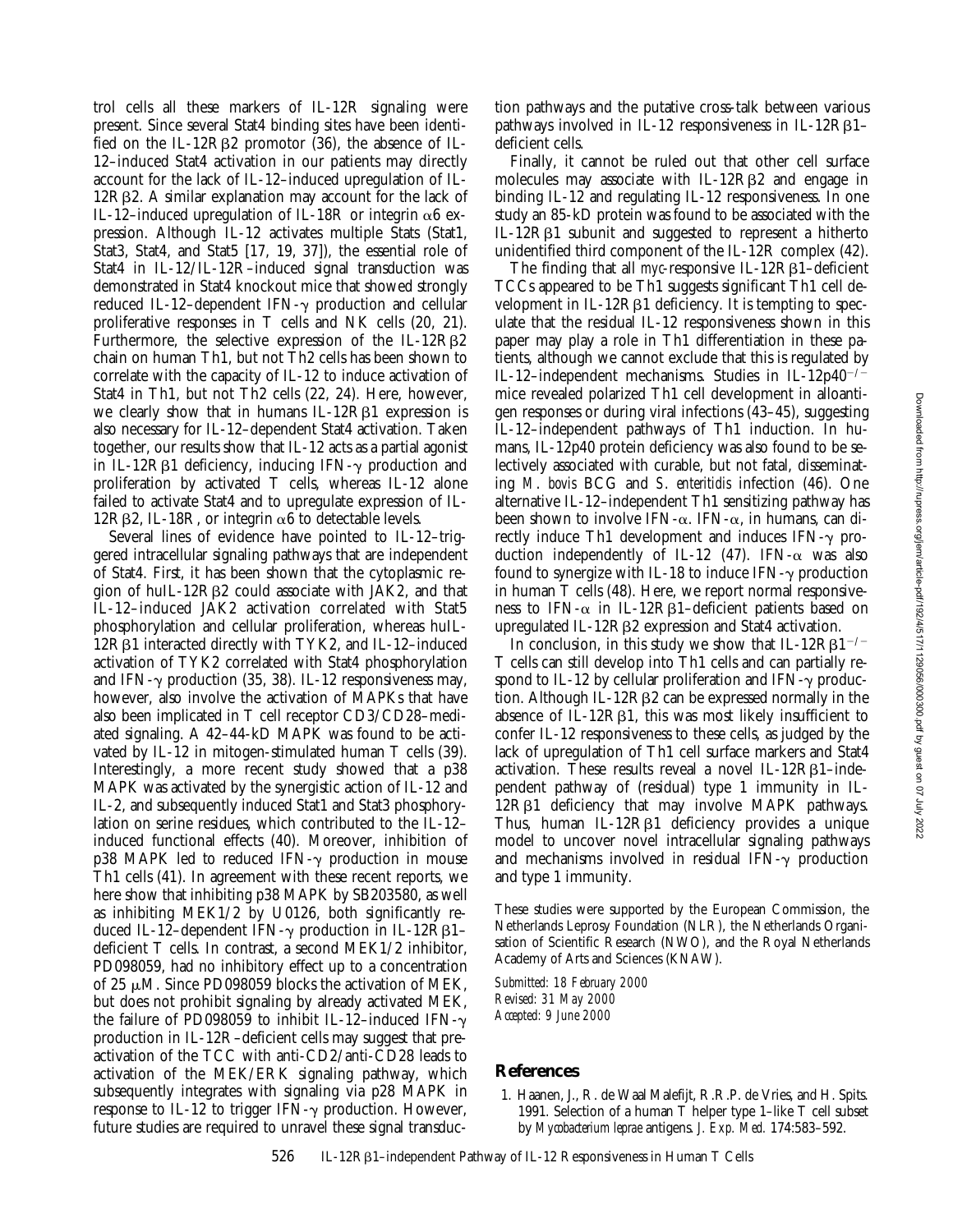- 2. Kapsenberg, M.L., E.A. Wierenga, J.D. Bos, and H.M. Jansen. 1991. Functional subsets of allergen-reactive human CD4<sup>1</sup> T lymphocytes. *Immunol. Today.* 12:392–395.
- 3. Parronchi, P., D. Macchia, M.-P. Piccinni, P. Bisswas, C. Simonelli, E. Maggi, M. Ricci, A.A. Ansari, and S. Romagnani. 1991. Allergen- and bacterial antigen-specific T cell clones established from atopic donors show a different profile of cytokine production. *Proc. Natl. Acad. Sci. USA.* 88:4538–4542.
- 4. Verhagen, C.E., E.A. Wierenga, A.A.M. Buffing, M.A. Chand, W.R. Faber, and P.K. Das. 1997. Reversal reaction in borderline leprosy is associated with a polarized shift to type 1-like *Mycobacterium leprae* T cell reactivity in lesional skin: a follow-up study. *J. Immunol.* 159:4474–4483.
- 5. Abbas, A.K., K.M. Murphy, and A. Sher. 1996. Functional diversity of helper T lymphocytes. *Nature.* 383:787–793.
- 6. Hsieh, C.-S., S.E. Macatonia, C.S. Tripp, S.F. Wolf, A. O'Garra, and K.M. Murphy. 1993. Development of Th1 CD4<sup>1</sup> T cells through IL-12 produced by *Listeria*-induced macrophages. *Science*. 269:547–549.
- 7. Trinchieri, G. 1995. Interleukin 12: a proinflammatory cytokine with immunoregulatory functions that bridge innate resistance and antigen-specific adaptive immunity. *Annu. Rev. Immunol.* 13:251–276.
- 8. Swain, S.L., A.D. Weinberg, M. English, and G. Huston. 1990. IL-4 directs the development of Th2-like helper effectors. *J. Immunol.* 145:3796–3806.
- 9. De Jong, R., F. Altare, I.-A. Haagen, D.G. Elferink, T. de Boer, P.J.C. van Breda Vriesman, P.J. Kabel, J.M.T. Draaisma, J.T. van Dissel, F.P. Kroon, et al. 1998. Severe mycobacterial and S*almonella* infections in interleukin-12 receptordeficient patients. *Science.* 280:1435–1438.
- 10. Altare, F., A. Durandy, D. Lammas, J.-F. Emile, S. Lamhamedi, F. Le Deist, P. Drysdale, E. Jouanquy, R. Döffinger, F. Bernaudin, et al. 1998. Impairment of mycobacterial immunity in human interleukin-12 receptor deficiency. *Science.* 280:1432–1435.
- 11. Ottenhoff, T.H.M., D. Kumararatne, and J.-L. Casanova. 1998. Novel human immunodeficiencies reveal the essential role of type-1 cytokines in immunity to intracellular bacteria. *Immunol. Today.* 19:491–494.
- 12. Newport, M.J., C.M. Huxley, S. Huston, C.M. Hawrylowicz, B.A. Oostra, R. Williamson, and M. Levin. 1996. A mutation in the interferon- $\gamma$ -receptor gene and susceptibility to mycobacterial infection. *N. Engl. J. Med.* 335:1941–1949.
- 13. Dorman, S.E., and S.M. Holland. 1998. Mutation in the signal-transducing chain of the interferon- $\gamma$  receptor and susceptibility to mycobacterial infection. *J. Clin. Invest.* 101: 2364–2369.
- 14. Chua, A.O., R. Chizzonite, B.B. Desai, T.P. Truitt, P. Nunes, L.J. Minetti, R.R. Warrier, D.H. Presky, J.F. Levine, M.K. Gately, and U. Gubler. 1994. Expression cloning of a human IL-12 receptor component. A new member of the cytokine receptor superfamily with strong homology to pg130. *J. Immunol.* 153:128–136.
- 15. Presky, D.H., H. Yang, L.J. Minetti, A.O. Chua, N. Nabavi, C.Y. Wu, M.K. Gately, and U. Gubler. 1996. A functional interleukin 12 receptor complex is composed of two betatype cytokine receptor units. *Proc. Natl. Acad. Sci. USA.* 93: 14002–14007.
- 16. Stern, A.S., U. Gubler, D.H. Presky, and J. Magram. 1997. Structural and functional aspects of IL-12 receptor complex. *Chem. Immunol.* 68:23–37.
- 17. Bacon, C.M., E.F. Petricoin III, J.R. Ortaldo, R.C. Rees,

A.C. Larner, J.A. Johnston, and J.J. O'Shea. 1995. Interleukin 12 induces tyrosine phosphorylation and activation of STAT4 in human lymphocytes. *Proc. Natl. Acad. Sci. USA.* 92:7307–7311.

- 18. Bacon, C.M., D.W. McVicar, J.R. Ortaldo, R.C. Rees, J.J. O'Shea, and J.A. Johnston. 1995. Interleukin 12 (IL-12) induces tyrosine phosphorylation of JAK2 and TYK2: differential use of Janus family tyrosine kinases by IL-2 and IL-12. *J. Exp. Med.* 181:399–404.
- 19. Szabo, S.J., N.G. Jacobson, A.S. Dighe, U. Gubler, and K.M. Murphy. 1995. Developmental commitment to the Th2 lineage by extinction of IL-12 signalling. *Immunity.* 2:665–675.
- 20. Thierfelder, W.E., J.M. van Deursen, K. Yamamoto, R.A. Tripp, S.R. Sarawar, R.T. Carson, M.Y. Sangster, D.A.A. Vignali, P.C. Doherty, G.C. Grosvels, and J.N. Ihle. 1996. Requirement for Stat4 in interleukin-12-mediated responses of natural killer and T cells. *Nature.* 382:171–174.
- 21. Kaplan, M.H., Y.-L. Sun, T. Hoey, and M.J. Grusby. 1996. Impaired IL-12 responses and enhanced development of Th2 cells in Stat4-deficient mice. *Nature.* 382:174–177.
- 22. Rogge, L., L. Barberis-Maino, M. Biffi, N. Passini, D.H. Presky, U. Gubler, and F. Sinigaglia. 1997. Selective expression of an interleukin-12 receptor component by human T helper 1 cells. *J. Exp. Med.* 185:825–832.
- 23. Rogge, L., A. Papi, D.H. Presky, M. Biffi, L.J. Minetti, D. Miotto, C. Agostini, G. Semenzato, L.M. Fabbri, and F. Sinigaglia. 1999. Antibodies to the interleukin 12 receptor b2 chain mark human Th1 but not Th2 cells *in vitro* and *in vivo*. *J. Immunol.* 162:3926–3932.
- 24. Hilkens, C.M.U., G. Messer, K. Tesselaar, A.G.I. van Rietschoten, M.L. Kapsenberg, and E.A. Wierenga. 1996. Lack of IL-12 signalling in human allergen-specific Th2 cells. *J. Immunol.* 157:4316–4321.
- 25. Micallef, M.J., T. Ohtsuki, K. Kohno, F. Tanabe, S. Ushio, M. Namba, T. Tanimoto, K. Torigoe, M. Fujii, M. Ikeda, et al. 1996. Interferon- $\gamma$ -inducing factor enhances T helper 1 cytokine production by stimulated human T cells: synergism with interleukin-12 for interferon-g production. *Eur. J. Immunol.* 26:1647–1651.
- 26. Ottenhoff, T.H.M., P.R. Klatser, J. Ivanyi, D.G. Elferink, M.Y. de Wit, and R.R. de Vries. 1986. *Mycobacterium leprae*specific protein antigens defined by clones human helper T cells. *Nature.* 319:66–68.
- 27. Pearse, R.N., R. Feinman, and J.V. Ravetch. 1991. Characterization of the promotor of the human gene encoding the high affinity IgG receptor: transcription induced by  $\gamma$ -interferon is mediated through common DNA response elements*. Proc. Natl. Acad. Sci. USA.* 88:11305–11309.
- 28. Van Lier, R.A.W., M. Brouwer, and L.A. Areden. 1988. Signals involved in T cell activation. T cell proliferation induced through the synergistic action of ant-CD28 and anti-CD2 monoclonal antibodies. *Eur. J. Immunol.* 1988. 18:167–172.
- 29. Xu, D., W.L. Chan, B.P. Leung, D. Hunter, K. Schulz, R.W. Carter, I.B. McInnes, J.H. Robinson, and F.Y. Liew. 1998. Selective expression and function of interleukin 18 receptor on T helper (Th) type 1 but not Th2 cells. *J. Exp. Med.* 188:1485–1492.
- 30. T. Kunikata, K. Torigoe, S. Ushio, T. Okura, C. Ushio, H. Yamauchi, M. Ikeda, H. Ikegami, and M. Kurimoto. 1998. Constitutive and induced IL-18 receptor expression by various peripheral blood cell subsets as determined by anti-huIl-18R monoclonal antibody. *Cell. Immunol.* 189:135–143.
- 31. Colantonio, L., A. Iellem, B. Clissi, R. Pardi, L. Rogge, F.